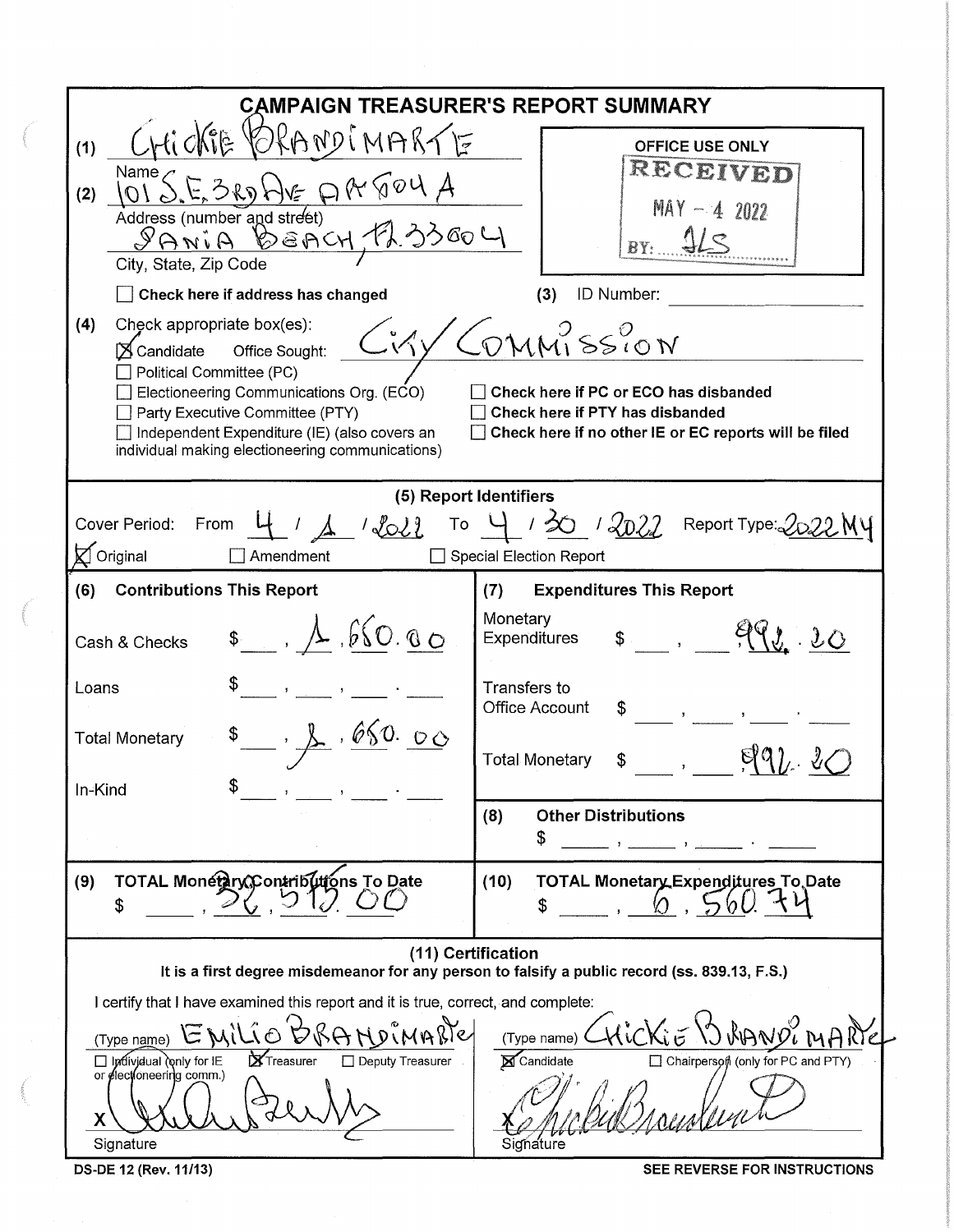|                           | CAMPAIGN TREASURER'S REPORT – ITEMIZED CONTRIBUTIONS                                                                                                                                                                                                                                                                                                       |         |                                                            |                      |                                              |           |                 |
|---------------------------|------------------------------------------------------------------------------------------------------------------------------------------------------------------------------------------------------------------------------------------------------------------------------------------------------------------------------------------------------------|---------|------------------------------------------------------------|----------------------|----------------------------------------------|-----------|-----------------|
|                           | (1) Name CHICKIE BRANDIKANE                                                                                                                                                                                                                                                                                                                                |         |                                                            |                      | (2) I.D. Number                              |           |                 |
|                           | (3) Cover Period $\underline{u}$ / $\underline{v}$ / $\underline{v}$ / $\underline{v}$ through $\underline{u}$ / $\underline{v}$ / $\underline{v}$ / $\underline{v}$ / $\underline{v}$ / $\underline{v}$ / $\underline{v}$ / $\underline{v}$ / $\underline{v}$ / $\underline{v}$ / $\underline{v}$ / $\underline{v}$ / $\underline{v}$ / $\underline{v}$ / |         |                                                            |                      |                                              |           |                 |
| (5)<br>Date               | (7)<br>Full Name                                                                                                                                                                                                                                                                                                                                           |         | (8)                                                        | (9)                  | (10)                                         | (11)      | (12)            |
| (6)<br>Sequence<br>Number | (Last, Suffix, First, Middle)<br><b>Street Address &amp;</b><br>City, State, Zip Code                                                                                                                                                                                                                                                                      |         | Contributor<br>Type   Occupation                           | Contribution<br>Type | In-kind<br>Description                       | Amendment | Amount          |
|                           |                                                                                                                                                                                                                                                                                                                                                            |         |                                                            | $\zeta_{H}$ E        |                                              |           | $\lambda$ 00.00 |
| 8 <sup>1</sup>            | NOW SAXSON'S CE<br>ERESTAURANT B                                                                                                                                                                                                                                                                                                                           |         | $\left \mathbb{R}\right $ $\leq$ $\left \mathbb{R}\right $ |                      |                                              |           | 2 SO OC         |
|                           | 129 1600 KoBeroAGuilah PAVio CHE<br>JAVBB<br>FluxY                                                                                                                                                                                                                                                                                                         |         |                                                            |                      |                                              |           | 300,80          |
|                           | $\frac{130888622750899989}{27508999889}$<br>FL, 33004                                                                                                                                                                                                                                                                                                      | $\beta$ | BUILDER CHE                                                |                      |                                              |           | 4000.06         |
|                           |                                                                                                                                                                                                                                                                                                                                                            |         |                                                            |                      |                                              |           |                 |
|                           |                                                                                                                                                                                                                                                                                                                                                            |         |                                                            |                      |                                              |           |                 |
|                           |                                                                                                                                                                                                                                                                                                                                                            |         |                                                            |                      |                                              |           |                 |
| DS-DE 13 (Rev. 11/13)     |                                                                                                                                                                                                                                                                                                                                                            |         |                                                            |                      | SEE REVERSE FOR INSTRUCTIONS AND CODE VALUES |           |                 |